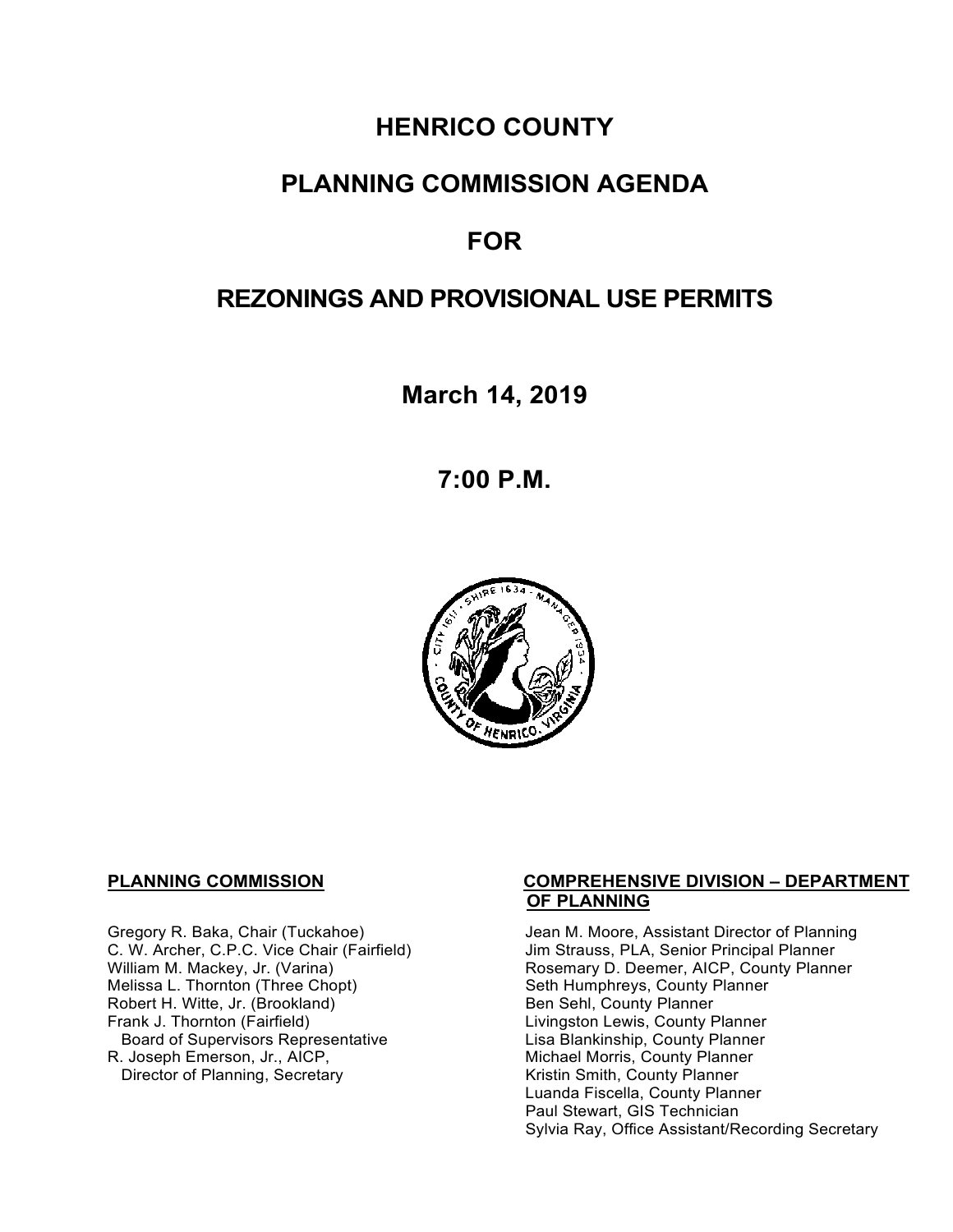## **PLANNING COMMISSION REZONING MEETING FINAL AGENDA MARCH 14, 2019**

### **BEGINNING AT 6:00 P.M.**

**DINNER AND WORK SESSION:** The Planning Commission will have dinner and a work session in the County Manager's Conference Room to discuss the proposed ordinance regarding Penalties for Violations of the Zoning Ordinance in Conformance with State Law. **CANCELLED**

**BEGINNING AT 7:00 P.M.**

**WELCOME:**

**PLEDGE OF ALLEGIANCE:**

**RECOGNITION OF NEWS MEDIA:**

**CALL TO ORDER:**

**REQUESTS FOR WITHDRAWALS AND DEFERRALS: (2); (3)**

**REQUESTS FOR EXPEDITED ITEMS: (2)**

**CASES TO BE HEARD: (0)**

## **ORDINANCE – To Amend and Reordain Section 24-110 of the Code of the County of Henrico Titled "Violations and penalties" to Set the Penalties for Violations of the Zoning Ordinance in Conformance with State Law**

This ordinance would eliminate the minimum penalty for violations of the zoning ordinance and set the maximum penalty at \$1,000. If the violation is uncorrected at the time of conviction, this ordinance would set the maximum penalty for failing to abate or remove the violation within a time period established by the court at \$1,000. This ordinance would set the maximum penalty for failing to abate or remove the violation within a succeeding 10-day period at \$1,500 and any subsequent 10-day period at \$2,000. **Staff – Andrew Newby**

**Recommended for Approval**

**March 15, 2019**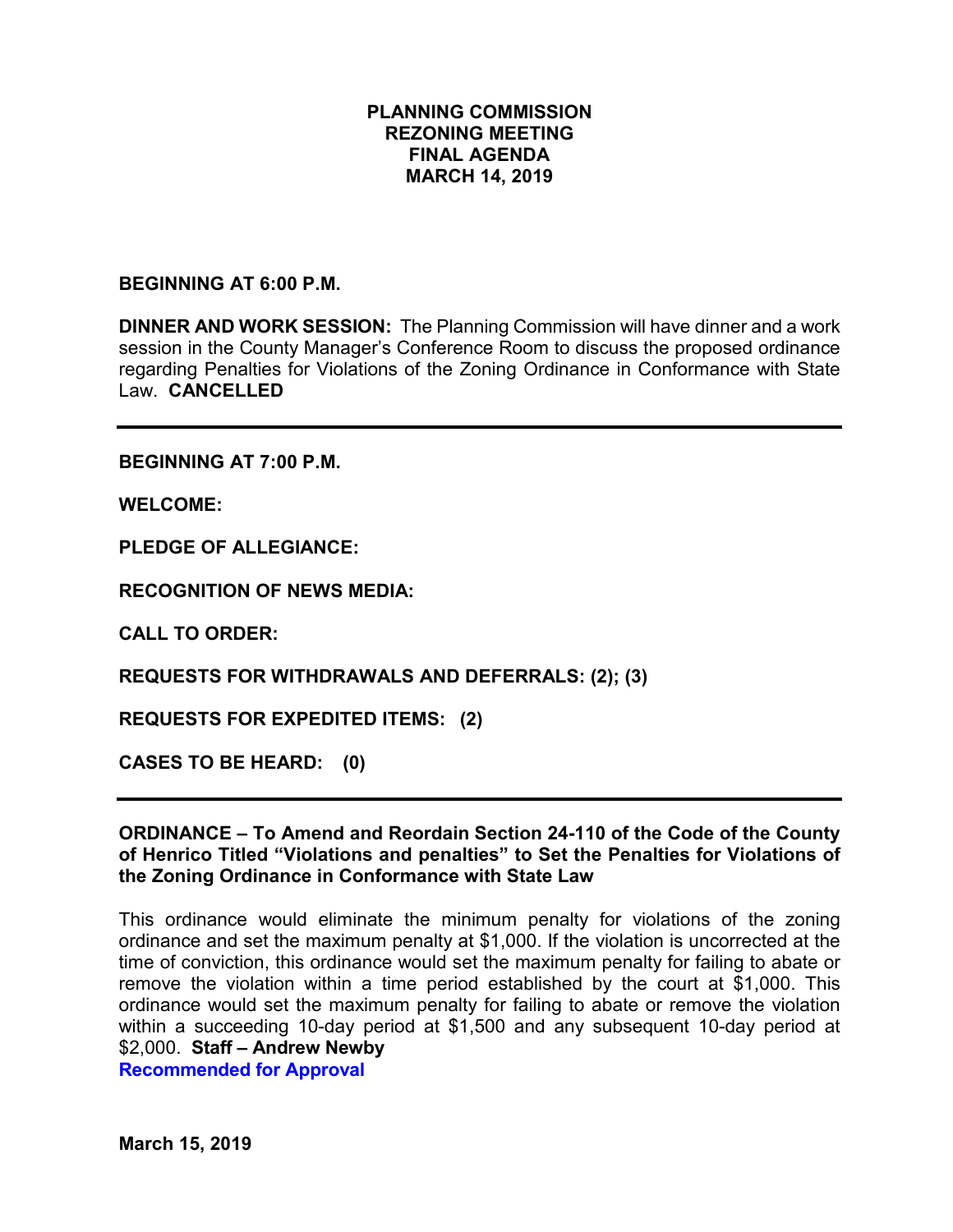**ORDINANCE** – To Amend and Reordain Section 24-3 Titled "Definitions," Section 24- 12 Titled "Conditional uses permitted by special exception," Section 24-13 Titled "Accessory uses permitted," Section 24-13.01 Titled "Development standards and conditions for permitted uses," Section 24-28 Titled "Principal uses permitted," Section 24-94 Titled "Table of regulations," Section 24-96 titled "Off-street parking requirements," and Section 24-121 Titled "Conditional zoning or zone approval" of the Code of the County of Henrico. This ordinance allows for short-term rentals of real estate for periods of fewer than 30 consecutive days. Specifically, this ordinance allows hosted short-term rentals by right in the R-0, R-0A, R-1, R-1A, R-2, R-2A, R-3, and R-3A residential districts up to 30 days in a calendar year. For all other short-term rentals in those districts, this ordinance requires the operator of the rental to obtain a conditional use permit. All shortterm rentals would be subject to regulations limiting rentals to the operator's primary residence owned by him and limiting the use of guesthouses, the number of short-term renters and pets, and the length of rentals. The ordinance would also prohibit rentals to minors and double-booking, and require: provision of life-safety equipment consistent with the building code, posting of certain information within the rental, designation of responsible persons to respond to complaints, keeping of records of short-term rentals, and provision of off-street parking. Finally, the ordinance adds and revises definitions related to the rental of real estate. **FOR DECISION ONLY Staff – Miguel Madrigal (Deferral Requested to the June 13, 2019 Meeting. Deferred to the June 13, 2019 Meeting**

**TUCKAHOE: None.**

#### **BROOKLAND:**

#### *(Deferred from the December 6, 2018 Meeting)*

**REZ2017-00032 Arthur McGurn for The McGurn Company:** Request to conditionally rezone from R-2 One-Family Residence District and [R-6C] General Residence District (Conditional) to R-3C One-Family Residence District (Conditional) Parcels 767-760-8701 and 768-760-1507 containing 4.305 acres located at the northeast intersection of Hungary and Hungary Spring Roads. The applicant proposes a singlefamily development. The R-3 District allows a maximum overall density of 3.96 units per acre. The use will be controlled by proffered conditions and zoning ordinance regulations. The 2026 Comprehensive Plan recommends Suburban Residential 2, density should not exceed 3.4 units per acre. **Staff – Rosemary Deemer (Deferral Requested to the May 9, 2019 Meeting)**

#### **Deferred to the May 9, 2019 Meeting**

#### *(Deferred from the February 14, 2019 Meeting)*

**REZ2018-00045 T. Preston Lloyd for Hunt Club LLC:** Request to conditionally rezone from R-5 General Residence District to R-6C General Residence District (Conditional) Parcel 770-749-9008 and part of Parcel 770-750-4811 containing 19.13 acres located on the south line of Bremner Boulevard, approximately 170' east of Beth Road. The applicant proposes a continuing care retirement community. The R-6 District allows a max density of 19.8 units per acre. The use will be controlled by zoning ordinance regulations and proffered conditions. The 2026 Comprehensive Plan recommends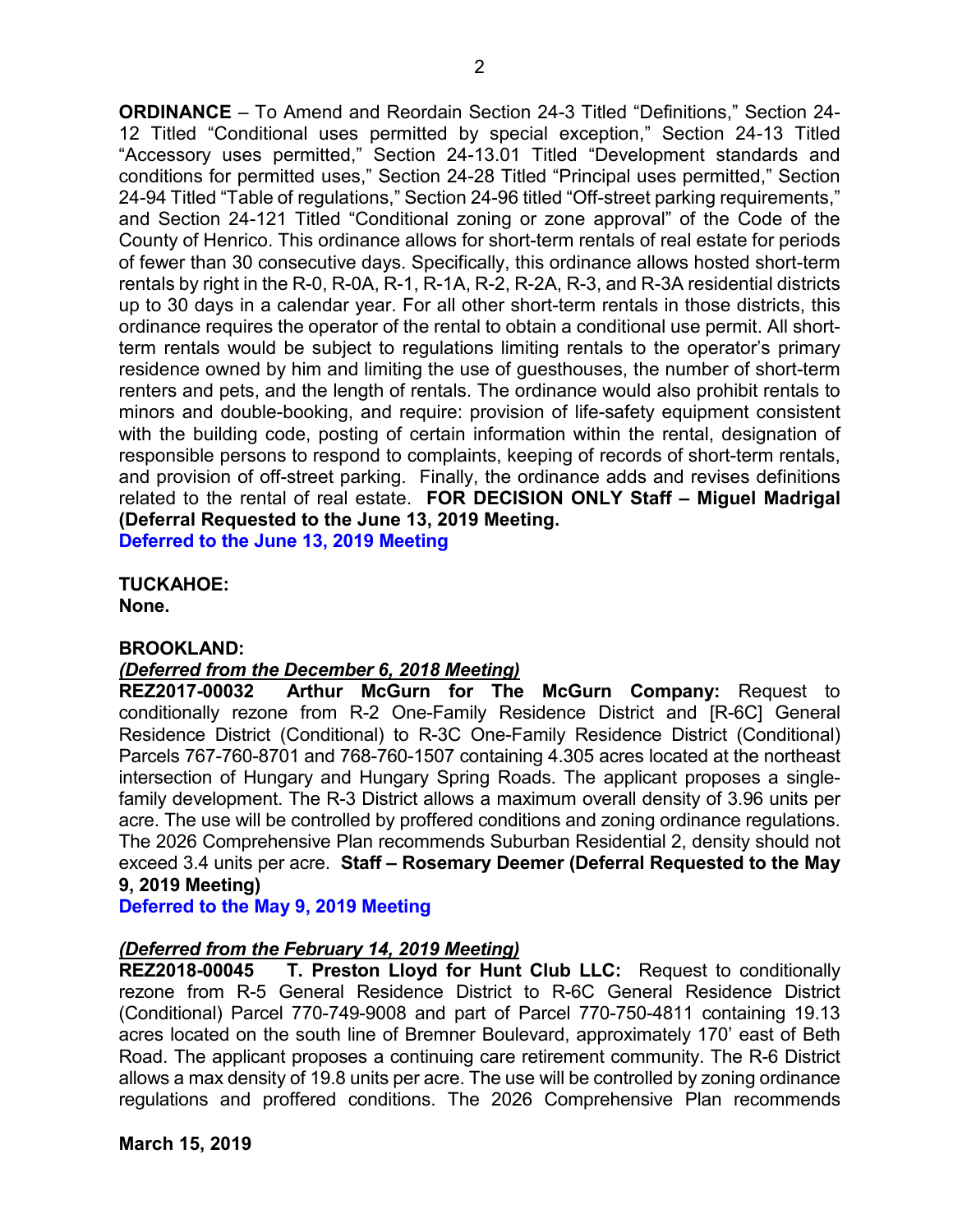Multifamily Residential. **Staff – Ben Sehl (Deferral Requested to the April 11, 2019 Meeting)**

**Deferred to the April 11, 2019 Meeting**

**REZ2019-00008 Rick Melchor for Hungary Road Investments, LLC:** Request to conditionally rezone from R-5AC General Residence District (Conditional) to C-1C Conservation District (Conditional) part of Parcel 756-761-2574 containing 2.443 acres located along the north line of Hungary Road, approximately 340' west of Fairlake Lane. The applicant proposes a conservation district. The use will be controlled by zoning ordinance regulations and proffered conditions. The 2026 Comprehensive Plan recommends Environmental Protection Area and Suburban Residential. **Staff – Ben Sehl (Expedited Agenda Requested)**

**Recommended for Approval**

#### **VARINA:**

#### *(Deferred from the December 6, 2018 Meeting)*

**REZ2018-00019 Mark Rempe for Liberty Homes:** Request to rezone from B-3 Business District to R-3 One-Family Residence District Parcel 825-720-6242 containing .24 acres located on the west line of E. Nine Mile Road (State Route 33) approximately 150' north of its intersection with Elsing Green Way. The applicant proposes a single-family residence. The R-3 District allows a minimum lot area of 11,000 square feet and a maximum gross density of 3.96 units per acre. The use will be controlled by zoning ordinance regulations. The 2026 Comprehensive Plan recommends Suburban Residential 2, density should not exceed 3.4 units per acre. The site is in the Enterprise Zone and the Airport Safety Overlay District. **Staff – Lisa Blankinship (Withdrawn by Applicant) Withdrawn by Applicant**

#### *(Deferred from the February 14, 2019 Meeting)*

**REZ2019-00001 RVA Land for Liberty Homes:** Request to rezone from A-1 Agricultural District to R-2 One-Family Residence District Parcel 821-679-0872 containing 5.381 acres located on the west line of Buffin Road, approximately 2,700' north of Kingsland Road. The applicant proposes two single family dwellings. The R-2 District allows a minimum lot area of 18,000 square feet and a maximum gross density of 2.42 units per acre. The use will be controlled by zoning ordinance regulations. The 2026 Comprehensive Plan recommends Suburban Residential 1, density should not exceed 2.4 units per acre and Environmental Protection Area. The site is in the Airport Safety Overlay District. **Staff – Lisa Blankinship (Deferral Requested to the May 9, 2019 Meeting)**

**Deferred to the May 9, 2019 Meeting**

#### **FAIRFIELD:**

**REZ2019-00004 Timmons Group for HHHunt River Mill LLC:** Request to conditionally rezone from R-3C One-Family Residence District (Conditional) to C-1C Conservation District (Conditional) part of Parcels 780-774-2957 and 781-773-2686 containing 4.452 acres located along the Hanover County, line approximately 2,000' northeast of the terminus of Winfrey Road. The applicant proposes a conservation district. The use will be controlled by zoning ordinance regulations and proffered conditions. The